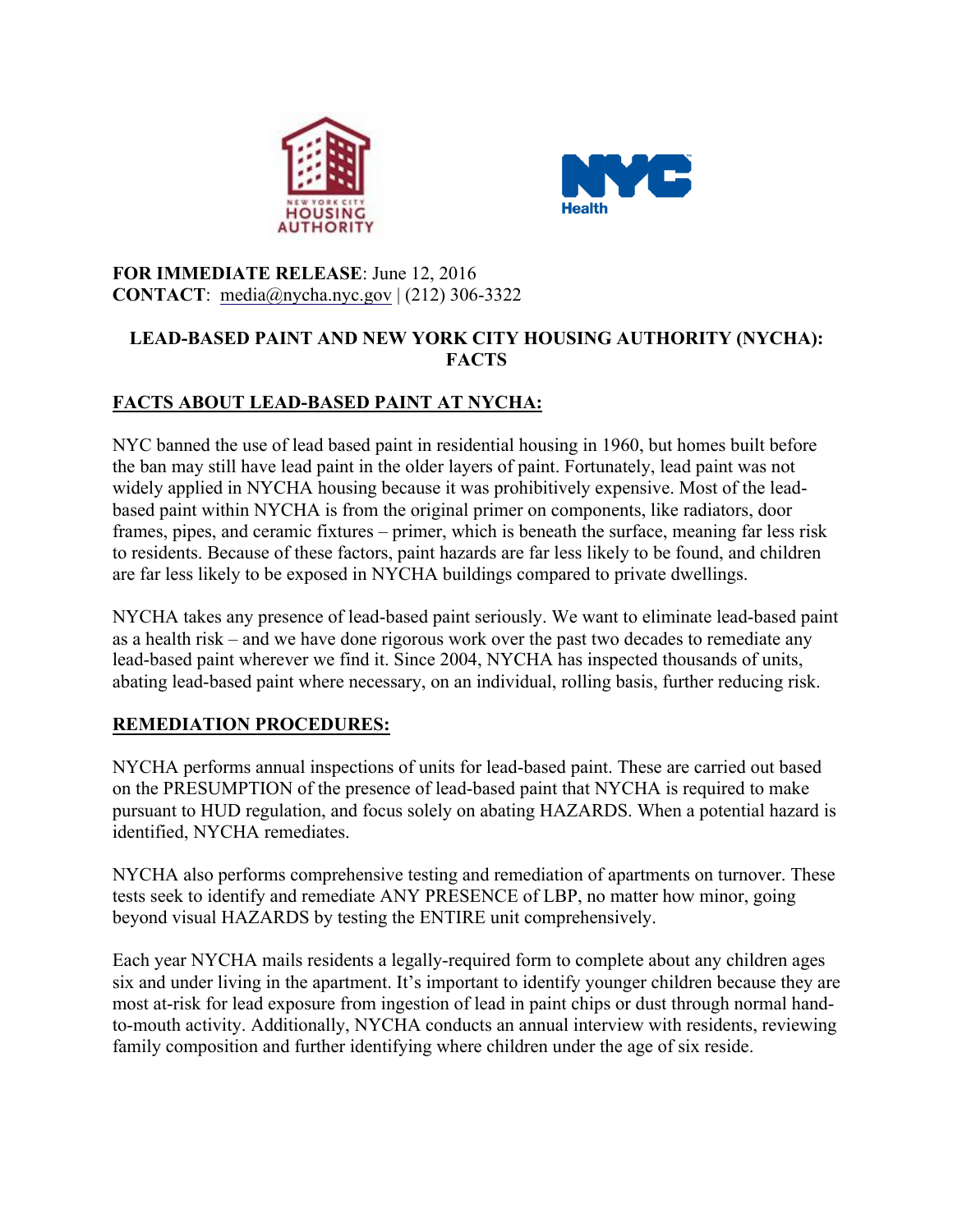### **HOW NYCHA HAS REDUCED RISKS OF LEAD-BASED PAINT:**

While residential use of lead-based paint (LBP) was banned in New York City in 1960, HUD guidelines presume that any building constructed before 1978 may contain lead-based paint. After comprehensive inspection of our developments pursuant to HUD regulations in the late 1990s and early 2000s, NYCHA was able to determine where there could be some presence of lead-based paint, and where there is none. Since then, NYCHA has inspected thousands of units, remediating where necessary, on an individual, rolling basis, further reducing risk.

### **WHERE WE ARE BY THE NUMBERS:**

As of May 2016, the TOTAL maximum number of units with a POTENTIAL lead-based paint presence – not necessarily a hazard – is currently roughly 55,000 units, of which 4,702 are units with children under six years old. NYCHA is currently targeting these 4,702 units for testing and immediate remediation. All will be inspected by the end of June 2016.

The very few incidences recorded by DOHMH of elevated blood-lead levels linked to NYCHA units confirm that risk to residents is low. Of the thousands of NYC children identified by DOHMH with elevated blood-lead levels between 2010 and 2015, only a small number were associated with NYCHA housing – out of just 121 NYCHA units tested by DOHMH as part of lead poisoning investigations, only 17 (14%) were identified as having lead-based paint hazards. DOHMH finds lead hazards in homes of children with elevated lead levels living in privately owned buildings at a much higher rate – almost 75%.

**Health Department:** "Lead poisoning in New York City is at an historic low. Less than 0.3% of the 300,000 New York City children tested for lead had elevated blood lead levels in 2014. The vast majority of lead poisoning cases are found in private housing, not in NYCHA buildings. Prevention and abatement efforts at NYCHA properties are an unqualified success. That said, one case of lead poisoning is one too many, and we continue to work aggressively to test children, and inspect and abate any potential lead hazards to further reduce the risk of lead poisoning."

#### **NYCHA LEAD-BASED PAINT INSPECTION DATA AS OF 6/10/2016:**

**Total Inspections Created**: 4,702 (roughly 1.2% of total NYCHA portfolio) **Total Inspections Completed**: 990 **Total Inspections Resident Not Home, Refused**: 121 **# of Units Components Identified as Ceramics, Lead Bends**: Approximately 1,200 **# of Units Pending Inspection**: 2,512 (roughly 0.6% of total NYCHA portfolio)

Inspectors average a 10-12% not-home rate, which may result in there being several apartments still requiring inspection after June 30.

## **DOHMH FACTS ABOUT LEAD POISONING IN NEW YORK CITY:**

• Lead poisoning in New York City is at historic lows.